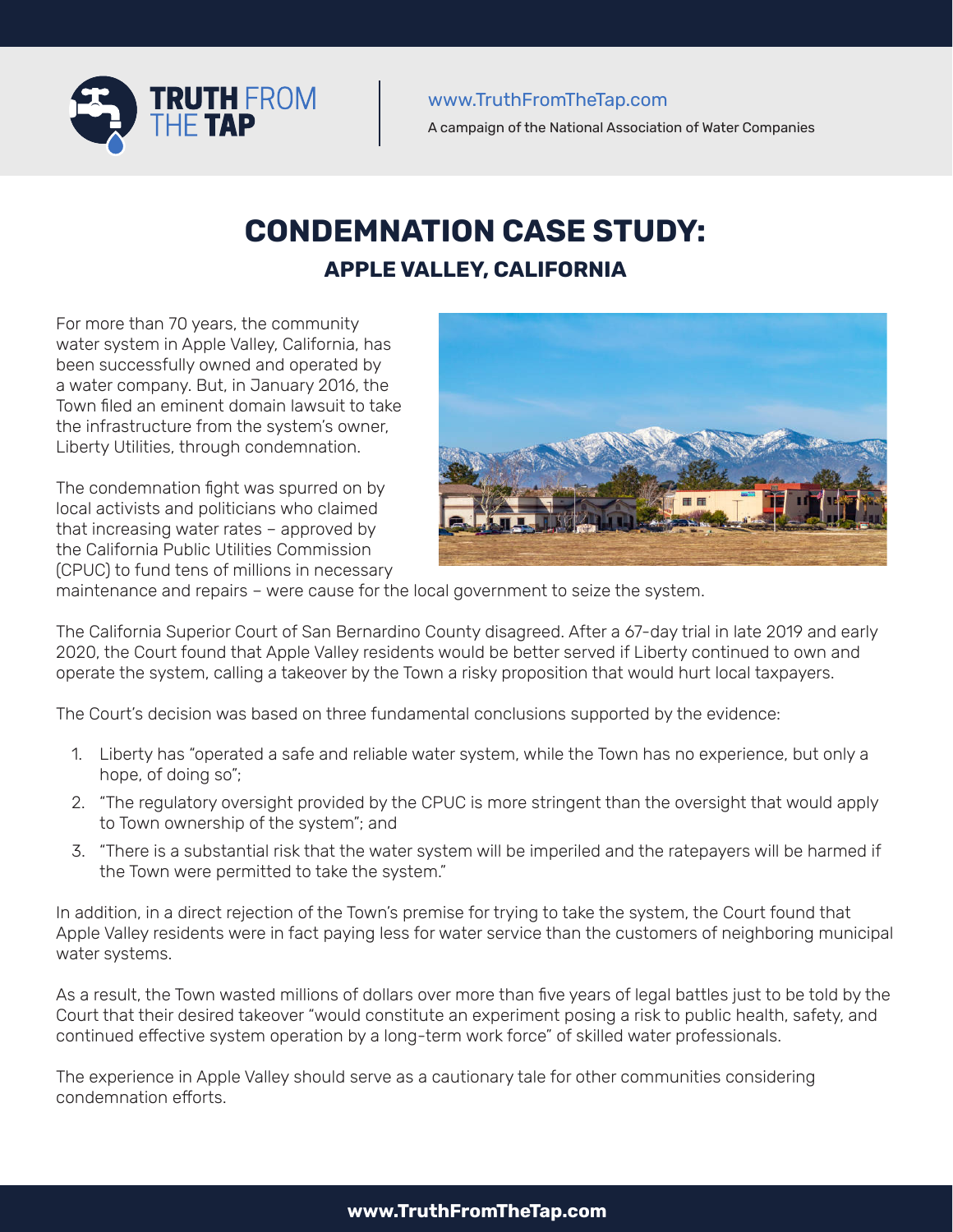# **Issued in October 2021, the final decision of the Superior Court of California denying Apple Valley's condemnation claim emphasized seven key findings:**

## 1. Liberty Utilities has operated the Apple Valley water system effectively; the Town has no experience doing so.

The Court noted that the Apple Valley water system has had zero water quality violations over the past 30 years under private ownership and operation. Meanwhile, neighboring municipal systems have struggled with water quality. Given the perfect record, the Court reasoned that "Liberty has proven that the Town could not possibly operate the system with a better record on water quality."

Furthermore, the Court stated that "the evidence has revealed no substantial problems with Liberty's operation or maintenance of the Apple Valley water system," pointing out how operating expenses have decreased 12.81% on a per-connection basis since the company acquired the system. Even the Apple Valley Town Manager testified that he "can't imagine" that anyone could run the system better than the Liberty employees who operate it.

In comparison, the Apple Valley Public Works Department acknowledged in testimony that the Town did not employ anyone with the skills and knowledge necessary to operate a water system. Town officials testified that it was "undetermined" who would run the system if the Town were to acquire it via eminent domain. In addition, under a successful condemnation, the Town's proposed budget would have cut the salary of the average Apple Valley water system employee by about \$25,000.

Given these facts, the Court concluded: "Liberty has proven that the [condemnation] is not required in order to remedy ineffective operations or maintenance of the system … Acquisition by the Town would constitute an experiment posing a risk to public health, safety, and the continued effective system operation by a long-term work force."

#### 2. Liberty has properly invested in the Apple Valley water system; the Town's record of capital investments in wastewater infrastructure is weak.

Between 2010 and 2018, the Apple Valley water system received an average of \$6.4 million per year in capital investments. As a result of these investments, the number of leaks in the infrastructure was reduced by 90%.

In its assessment of Liberty's investment record, the Court stated that "a water system must spend more on capital improvements than the system is depreciating in order to keep the system functioning properly." The evidence showed that Liberty's capital investment in the Apple Valley system was twice (202%) the system's deprecation.

*Between 2010 and 2018, Liberty Utilities invested an average of \$6.4 million per year, which reduced infrastructure leaks by 90 percent.*

In comparison, nearby municipal systems made capital investments of just 20% to 48% of the systems' depreciation. The Court called the figures from neighboring towns "the hallmark of an aging system."

While the Court recognized that the Town "has no track record of capital expenditure levels on a water system" it did note how the Town's record with its own sewer system "shows the same pattern of investment below the rate at which the assets are depreciating."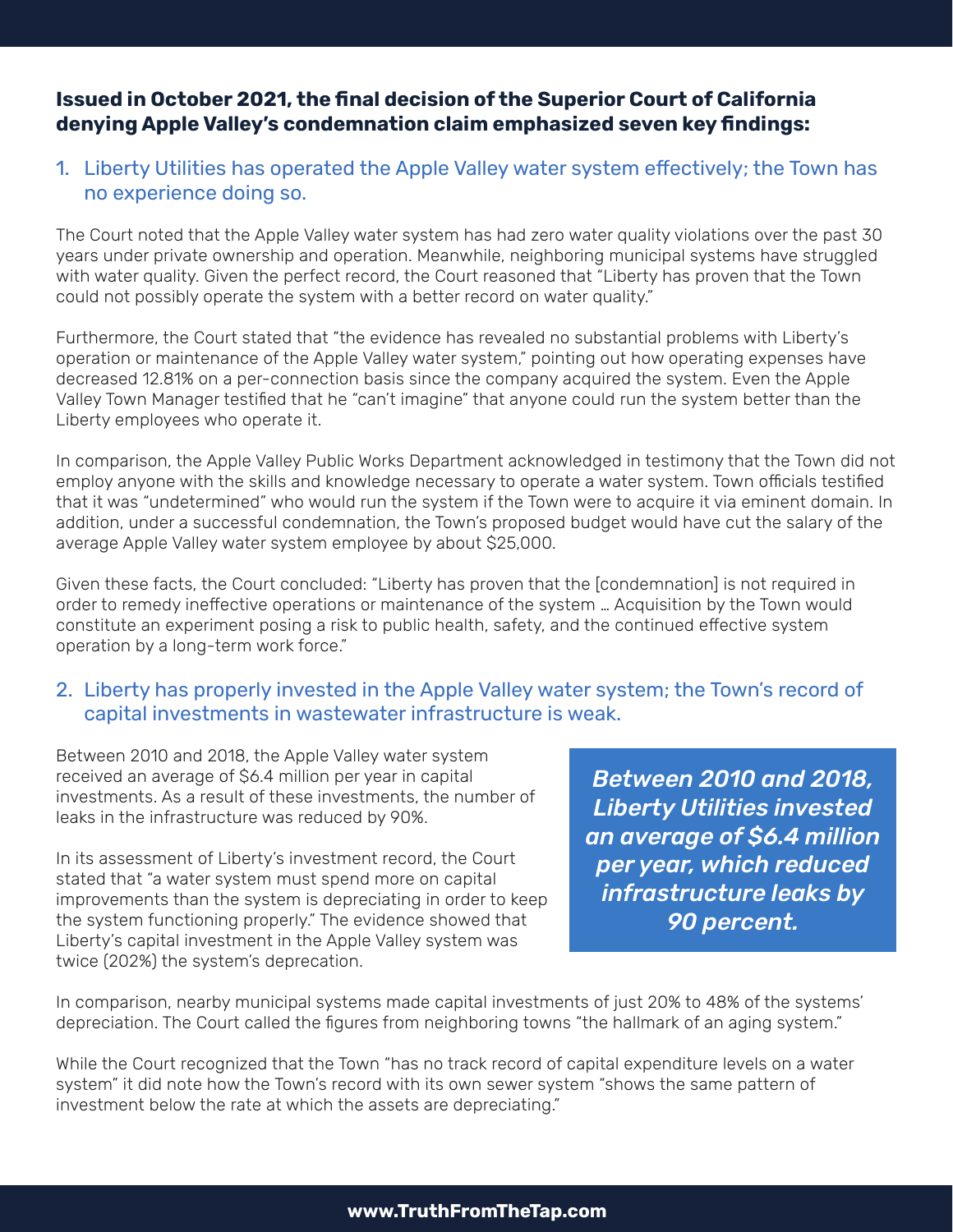### 3. Water companies are well-regulated under the CPUC; the regulatory framework for a Town-owned system would be lacking in comparison.

The Court emphasized how water companies are "subject to thorough regulation by the California Public Utilities Commission" but municipal utilities are overseen by local politicians.

The Court stated:

*"Liberty must furnish to the PUC whatever reports the PUC requests and must answer all questions propounded by the PUC. The PUC has a plenary right to inspect Liberty's books, records, and facilities, including those of any parent or affiliate of Liberty … Liberty bears the burden of justifying its expenses to the PUC before any such expenses may be included in rates.*

*Control by the Town Council leaves the water system vulnerable to political pressure to keep rates low, regardless of whether it is prudent in the short run or the long run … Naturally, voters want to pay less for water service, not more; and Town Council regulation is focused more on the short-term interest of voters than the long-term interest of water infrastructure. The pressure to keep rates low increases the likelihood that the water system's buried capital assets will be run to failure, thereby creating risks to water reliability, water quality, and public safety.* 

*PUC regulation takes the politics out of rate setting, focusing instead on prudent investments in the system."*

#### 4. Town ownership of the system would not lower water rates; a fair analysis of Liberty's rates found customer costs in Apple Valley were lower than neighboring municipal systems.

The Town's own evidence acknowledged that a takeover would not lower water rates, with one report stating clearly: "The Town does not expect to be able to decrease rates." This is due to what the Court called the "sizeable debt service payments the Town would pay for the money it would need to borrow to buy the system."

Regarding rate comparisons between Apple Valley and neighboring municipal systems – the entire premise on which the Town based its condemnation claim – the Court found that Liberty's rates expert provided a "more thorough and accurate economic analysis" than the Town.

*The Superior Court of San Bernardino concluded that Apple Valley residents would end up paying higher water rates if the Town seized control of the water system.*

While the Liberty analysis controlled for the rate of spending on capital investments and subsidies provided to municipal systems by other local government funds, the Town's analysis ignored these relevant differences between systems. In addition, the Liberty analysis demonstrated how the benefit of economies of scale under Liberty's multi-system operation would be lost if the Town were to operate it as a standalone 20,000-connection system.

The Court accepted the Liberty analysis and its conclusion that Apple Valley residents were in fact paying lower water rates than their neighbors and would be forced to pay higher water rates if the Town seized the system.